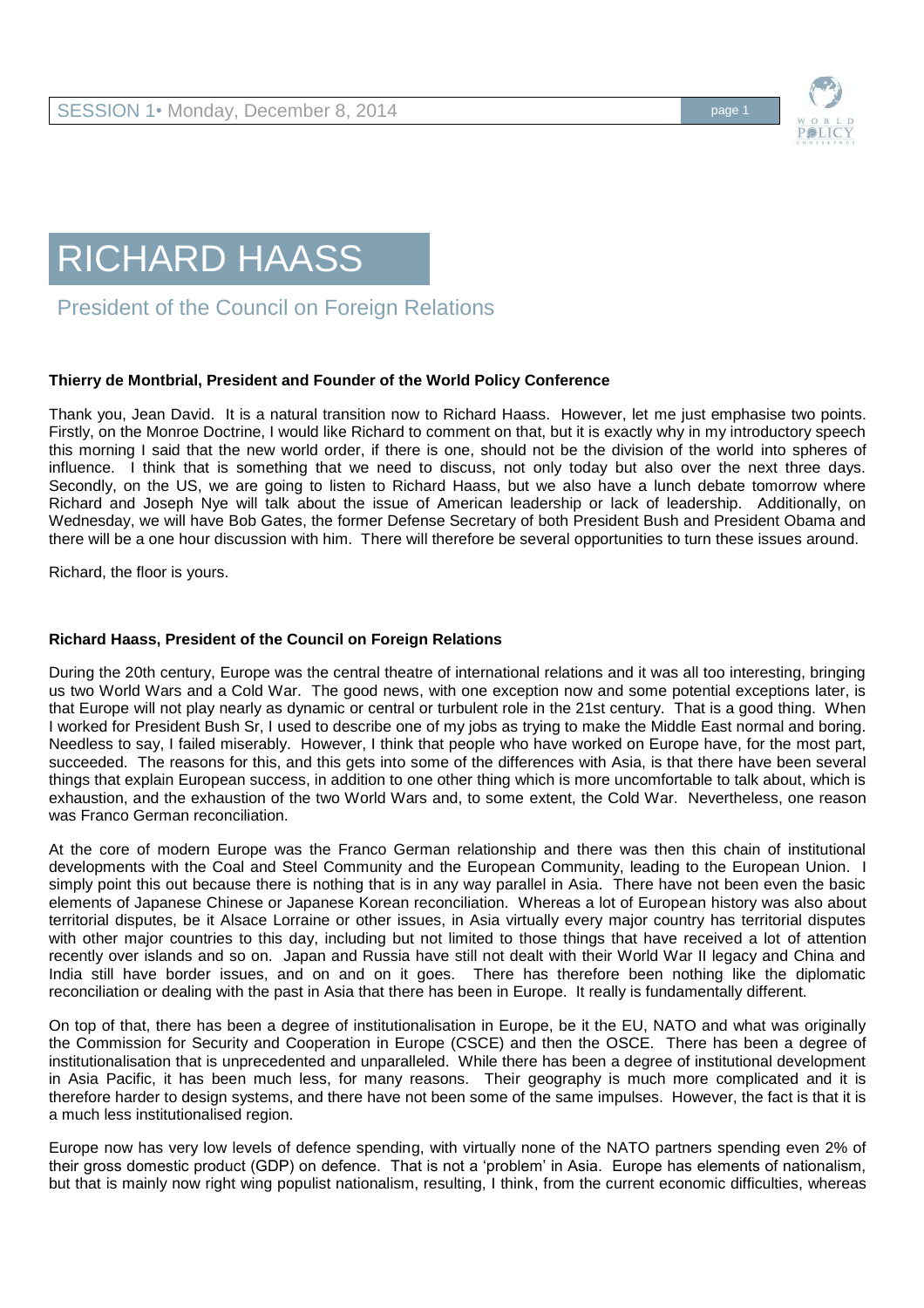

the rise of nationalism in Asia is something that is very different and much more profound. I do not believe that it is simply a reaction to economic stagnation, but has much more to do with the emergence of strong nation states.

The immediate security challenge to Europe is not one that we thought that we would be talking about 25 years ago this year is the 25th anniversary of the coming down of the Berlin Wall and the effective end of the Cold War - which is the question of what to do about Russia. However, I would simply say that parallels to the Cold War are dramatically over drawn. I do not think that they are accurate in any way. Russia poses security challenges, but not to Europe's core; rather, I would say, to what you might call Europe's periphery, where Europe's periphery overlaps with Russia's periphery. There is also the question of what, if any, special influence Russia has in that area. The outlines of a response to Russia are clear. On the one hand, NATO and the core of Europe need to be made strong so that Russia has neither the temptation nor ability to challenge its independence and stability. On the other hand, the purpose of Western policy should not be to isolate Russia but to integrate it, including, but not limited to, Ukraine.

I therefore think that this is still a diplomatic challenge and one of the interesting questions, amongst other things, is whether the sharp drop in oil prices, which I believe will be lasting, and the weakening of the rouble and so on, much more than the sanctions, provide a context in which diplomacy can actually flourish. It has the potential to flourish but it obviously depends a great deal on Mr Putin. However, again, the challenges for the foreseeable future to Europe's stability and security are limited and are largely at the edge, which is all very different from what we see in Asia.

As I said, Asia is a much more complex geography than Europe with much less institutionalism and it is much more about territorial and other kinds of disputes and much less about dealing successfully with the past. If we look, for example, at the German experience of dealing with the past and then what is happening in Japan, there are significant differences. There are several geopolitical challenges in Asia that are much more urgent and difficult, one of which Jean David alluded to, which is the rise of China. However, I would simply say that I think that a lot of the analysts get it wrong. I am at least as concerned about Chinese weakness as I am about its strength and how China can cope with its many internal challenges and what the consequences are of dealing with those internal challenges from much lower levels of economic growth. There are the demographic challenges, the environmental challenges, what to do about corruption and the shifting of the economic model from an export model to a domestic demand model. What will be the consequences of this for Chinese external behaviour? It is, therefore, not simply the rise of China that I believe is a consideration but it is also, in many cases, the tribulations of China and what that means for Chinese behaviour in the region.

Secondly, there is the divided Korean peninsula, which is an anomaly. I thought that the emphasis that the President made this morning on reunification was both right and noteworthy, although, again, I believe that this brings us back to China. I am not an enthusiast in my predictions for North Korea giving up its nuclear weapons, as much as I would like to see that. North Korea does not have much other than nuclear weapons so why would it give up its principal piece of leverage? You would have to be an optimist to believe that. The real question for North Korea is much more fundamental how do we foster diplomacy that brings about the end of the division of the Korean Peninsula? This brings us back to Beijing. China may not have control over North Korea but it has more influence over the country than anyone else, especially given North Korea's trade patterns. The real question is what would it take for China to see the division of the peninsula as not serving its interests and what could people in Seoul, Tokyo and Washington say to people in Beijing that would persuade China that the current situation is potentially more threatening to Chinese national security than a unified peninsula? I believe that that is the strategic challenge. We can continue to throw diplomats at the challenge of de nuclearising North Korea but, again, I am not wildly optimistic about that. I believe that we need to attack the fundamentals of the divided peninsula.

I will just talk about one or two other things very quickly. We need to think creatively about institutions in this part of the world and, again, this is not about taking what worked in Europe and thinking that it can be simply applied in Asia. It needs to be adapted and some of it needs to be re thought. However, while this part of the world has developed a great deal in the way of economic institutions, it has not developed diplomatic or political military institutions in any way that is adequate in terms of the challenge. Many people here do not work in government and I believe that one of the challenges for outsiders is to be creative. What would an Asia Pacific security architecture look like? What is feasible and desirable for this region? If there are parallels to pre World War I Europe, the answers are not to be found in